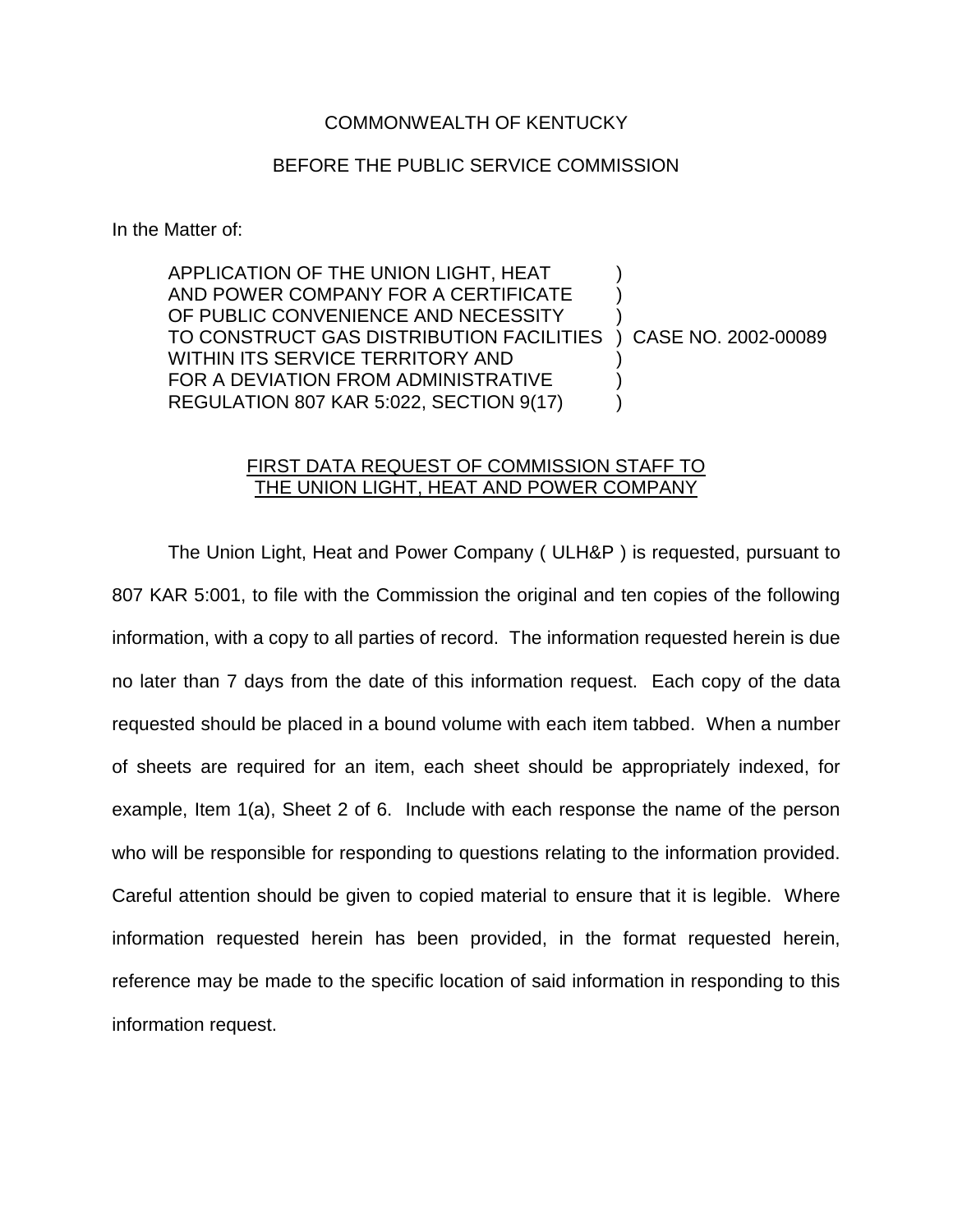1. Refer to page 6 of the Application, paragraph 13. ULH&P is seeking a deviation allowing it to be responsible for the cost of repairs or replacement of customer service lines. However, ULH&P proposes that all customers will continue to be responsible for the initial cost of installing service lines from the curb stop to the point of consumption.

a. Is ULH&P requesting to own the service lines after replacing them? Explain in detail.

b. Did ULH&P give any consideration to assuming the responsibility for the initial cost of installing customer service lines as well as the cost of repairs or replacements? Explain the response.

c. Explain in detail ULH&P s reasons for continuing to require customers to be responsible for the initial cost of installing service lines.

d. Would ULH&P be opposed to an expansion of the deviation to include ULH&P s assumption of the responsibility for the initial cost of installing service lines? Explain the response.

2. For each of the last 5 years, provide the number of gas customers that ULH&P has added to its system in each customer class.

3. Refer to Exhibit A of the Application.

a. Are the job names related to the street names? Explain.

b. Provide the construction schedule for each job listed.

-2-